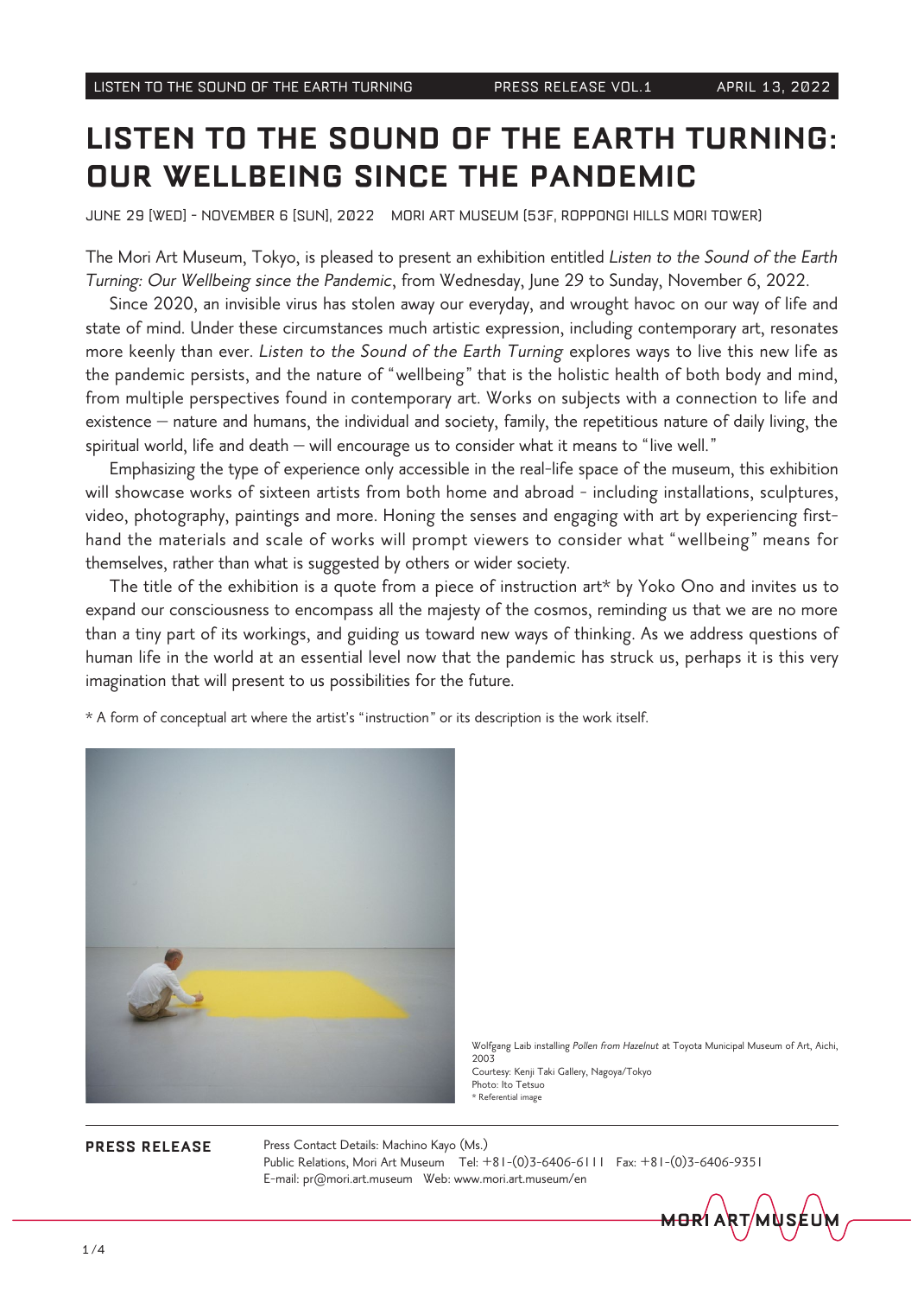### **FEATURED ARTISTS** \* In alphabetical order of the artists' surnames

| Ellen Altfest       | Born 1970 in New York; lives in New York and Kent, CT                                    |
|---------------------|------------------------------------------------------------------------------------------|
| Aono Fumiaki        | Born 1968 in Miyagi, Japan; lives in Miyagi                                              |
| Montien Boonma      | Born 1953 in Bangkok; died 2000 in Bangkok                                               |
| Robert Coutelas     | Born 1930 in Paris; died 1985 in Paris                                                   |
| Horio Akiko         | Born 1937 in Tokushima, Japan; lives in Hyogo, Japan                                     |
| Horio Sadaharu      | Born 1939 in Hyogo; died 2018 in Hyogo                                                   |
| liyama Yuki         | Born 1988 in Kanagawa, Japan; lives in Tokyo                                             |
| Kanasaki Masashi    | Born 1990 in Tokyo; lives in Tokyo                                                       |
| Kanazawa Sumi       | Born 1979 in Hyogo; lives in Tokyo                                                       |
| Koizumi Meiro       | Born 1976 in Gunma, Japan; lives in Kanagawa                                             |
| Wolfgang Laib       | Born 1950 in Metzingen, Germany; lives in Southern Germany, South India and New York     |
| Zoe Leonard         | Born 1961 in New York; lives in New York                                                 |
| Naito Masatoshi     | Born 1938 in Tokyo; lives in Tokyo                                                       |
| Yoko Ono            | Born 1933 in Tokyo; lives in New York                                                    |
| Tsai Charwei        | Born 1980 in Taipei; lives in Taipei                                                     |
| Guido van der Werve | Born 1977 in Papendrecht, the Netherlands; lives in Berlin, Amsterdam and Hassi, Finland |

### **GENERAL INFORMATION**

### **Exhibition Title:**

Listen to the Sound of the Earth Turning: Our Wellbeing since the Pandemic Organizer: Mori Art Museum Curated by: Kataoka Mami (Director, Mori Art Museum) Kumakura Haruko (Assistant Curator, Mori Art Museum)  $1963$  spring Tokuyama Hirokazu (Associate Curator, Mori Art Museum) **Exhibition Period:** June 29  $[Wed]$  – November 6  $[Sun]$ , 2022 Venue: Mori Art Museum, 53F, Roppongi Hills Mori Tower, 6-10-1 Roppongi, Minato-ku, Tokyo Yoko Ono Hours: 10:00-22:00 | Tue: 10:00-17:00 | \* Admission until 30 minutes EARTH PIECE before closing.  $\vert *$  Open every day. Spring 1963 Offset print \* See the Mori Art Museum website for our countermeasures against COVID-19. (Wunternaum Press, Tokyo, 1964) https://art-view.roppongihills.com/en/info/countermeasures/index.html

As published in Yoko Ono, Grapefruit

### Admission: TBD

[Also to Be on View] MAM Collection 015: Welcome to the Fairyland - Yanagi Miwa, Odani Motohiko, Yoo Seungho and Nawa Kohei; MAM Screen 016: Cao Fei; and MAM Research 009: Imagining Justice - Asian American **Art Movements** 

General Inquiries:  $050-5541-8600$  (Hello Dial, within Japan)  $/ +81-(0)47-316-2772$  (Hello Dial, from overseas) www.mori.art.museum/en

### The latest exhibition press images are available on our website for downloads: https://press.mori.art.museum/en/press-img

**PRESS RELEASE** Press Contact Details: Machino Kayo (Ms.) Public Relations, Mori Art Museum Tel: +81-(0)3-6406-6111 Fax: +81-(0)3-6406-9351 E-mail: pr@mori.art.museum Web: www.mori.art.museum/en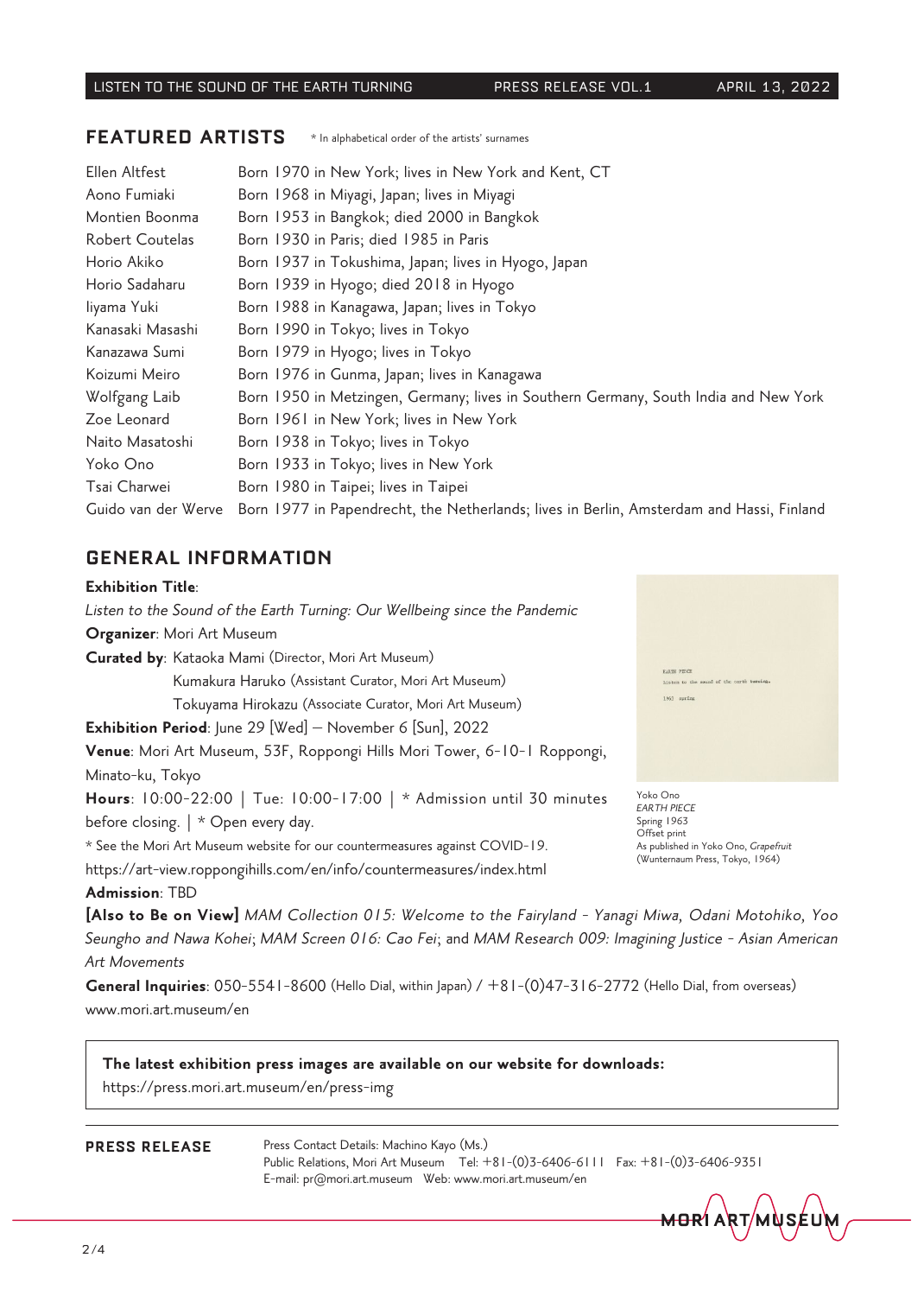# **OUESTIONS RAISED BY THE EXHIBITION & FEATURED WORKS**

### How to now live with the pandemic?

When the world ground to a halt due to the global spread of COVID-19, what could humans have done? What could art have done? And how ought we now coexist with the pandemic?

Yoko Ono's book of instructions Grapefruit is full of words with the power to make our world larger simply through imagination, including among its instructions, "Listen to the sound of the Earth turning," also the title of this exhibition. The performance by Guido van der Werve, in which he ran around his home thousands of times to cover a total of 100 kilometers, demonstrates that repeated everyday actions can turn into grand endeavor. Wolfgang Laib meanwhile has

forged a career using familiar materials such as pollen, beeswax, and milk to present the essence of life in the most simple, yet stunningly beautiful ways. Ellen Altfest's pictures of trees painted in the forest reveal the essence of the natural world, including the teeming life within it.

Perhaps when considering how best to live in these pandemic times, we might begin by borrowing the imagination in these works to reflect on the character of our vast and complex world, and reexamine what constitutes its essence.



Nummer Negen, the Day I Didn't Turn with the World 2007 High-definition video installation 8 min. 40 sec. Courtesy: Monitor, Rome; Grimm, Amsterdam; Luhring Augustine, New York Photo: Ben Geraerts

# How did our minds come to view society and what pictures did we paint in our minds?

COVID-19 not only brought a global health crisis, it highlighted latent problems, divisions and conflicts in our societies, and forced us to move away from the larger frameworks of nation, race, and religion and focus directly on the more familiar environments of community and family, and even our lifestyles. Amid it all, what scenery were we painting in our minds?

liyama Yuki's new work on a domestic violence theme is an installation centered on interviews day life from a different viewpoint. Koizumi Meiro's new video employs hypnotism to at once with both victim and abuser, which encourages each of us as viewers to ponder our own day-to-

elucidate the fragility of human cognition, with its reliance on language, and offer the possibility of healing trauma. The installation by Zoe Leonard, dedicated to a friend who died of AIDS in the 1990s, also shows the salvational potential of everyday acts, and the power of united .communities

These works by artists who engage with society and themselves in various situations demonstrate the importance of observing and reassessing our lives and surroundings from CH ODSENTING GITCHOSSESSING OUT INVESTORES SURFAMILITY III III<sub>yama Yuki</sub> Moomin Family goes on a picnic to see Kannon<br>different perspectives. 2014 Video, slide projection



 $2014$  Video, slide projection Photo: Miyazawa Hibiki  $*$  Referential image

**PRESS RELEASE** Press Contact Details: Machino Kayo (Ms.)

Public Relations, Mori Art Museum Tel: +81-(0)3-6406-6111 Fax: +81-(0)3-6406-9351 E-mail: pr@mori.art.museum Web: www.mori.art.museum/en

<del>MOR</del>I ART/M